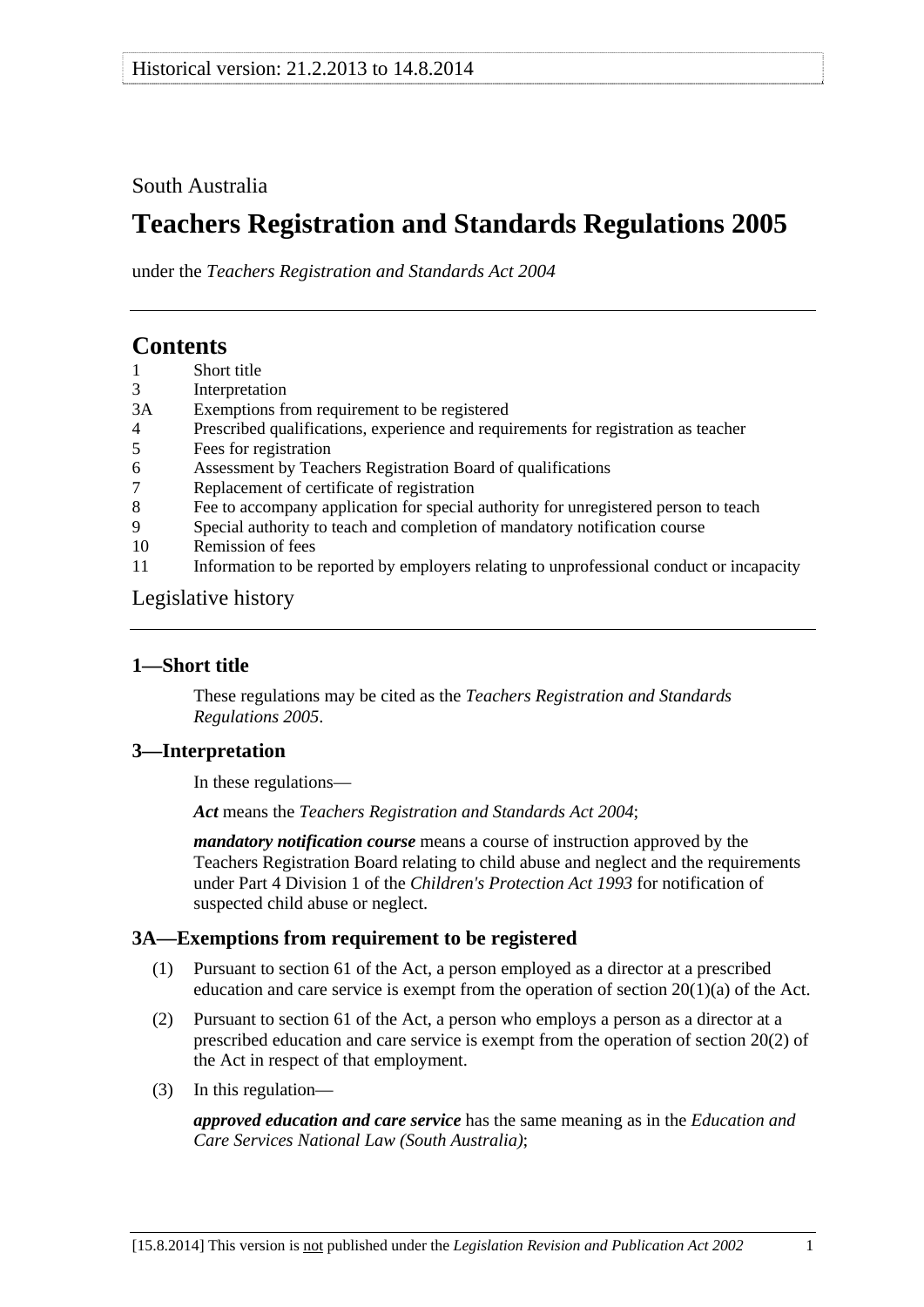<span id="page-1-0"></span>*out of school hours care* means the provision of recreational and leisure programs to children before or after school hours, or during school vacation time;

*prescribed education and care service* means an approved education and care service comprising—

- (a) out of school hours care that consists of, or includes, pre-school education; or
- (b) the provision of centre-based long day care services that consist of, or include, pre-school education to children who have not yet commenced school.

#### **4—Prescribed qualifications, experience and requirements for registration as teacher**

- (1) For the purposes of section  $21(1)(a)$  of the Act, the qualifications required for registration as a teacher are as follows:
	- (a) an approved teacher education degree, diploma or other qualification awarded on satisfactory completion of a tertiary course of pre-service teacher education in pre-school, primary or secondary education that—
		- (i) is of at least 4 years' full-time duration or part-time equivalent duration; and
		- (ii) includes a practical student teaching component undertaken at a school or pre-school; or
	- $(b)$
- (i) an approved non-teacher education degree, diploma or other qualification awarded on satisfactory completion of a tertiary course that is of at least 3 years' full-time duration or part-time equivalent duration; and
- (ii) an approved postgraduate degree, diploma or other qualification awarded on satisfactory completion of a tertiary course of pre-service teacher education in pre-school, primary or secondary education that—
	- (A) is of at least 1 year's full-time duration or part-time equivalent duration; and
	- (B) includes a practical student teaching component undertaken at a school or pre-school.
- (2) For the purposes of section  $21(1)(a)$  of the Act, the experience required for registration as a teacher is 1 year's full-time (or part-time equivalent of 200 days') satisfactory service as a teacher at a school or pre-school in Australia or New Zealand.
- (3) For the purposes of section 21(1)(b) of the Act, a person must have satisfactorily completed a mandatory notification course during the period of 12 months before an application for registration as a teacher is made.
- (4) However, [subregulation \(3\)](#page-1-0) does not apply to a person who applies for registration as a teacher—
	- (a) before 1 March 2006; or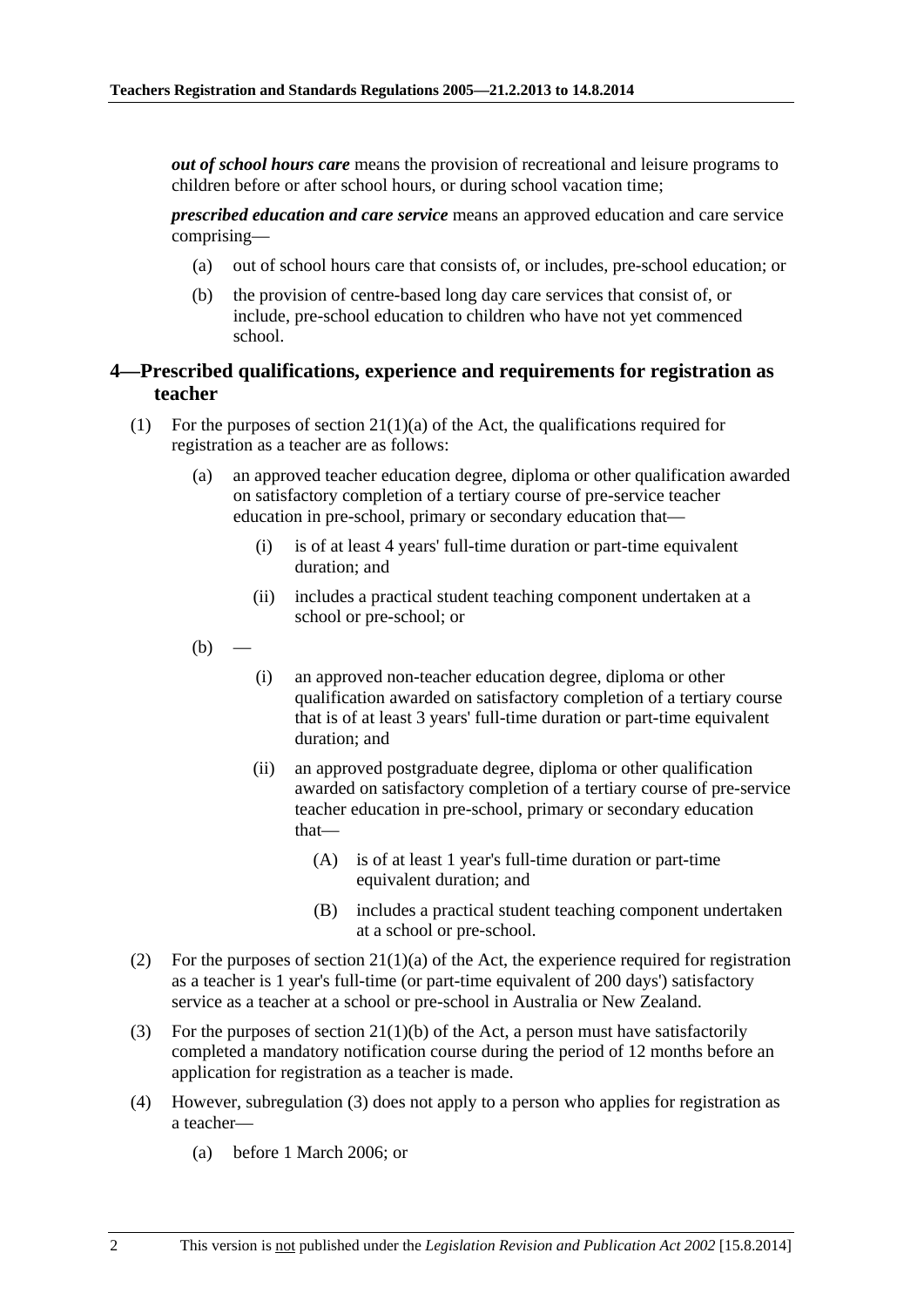- <span id="page-2-0"></span> (b) within 2 years after having satisfactorily completed a course of teacher education referred to in [subregulation \(1\)](#page-1-0) during which the person satisfactorily completed a mandatory notification course.
- (5) In this regulation—

*approved* degree, diploma or other qualification means—

- a degree, diploma or other qualification awarded by a tertiary education institution that is a member of the Australian Vice-Chancellor's Committee; or
- (b) a degree, diploma or other qualification that was at any time nationally registered by the former Australian Council on Awards in Advanced Education or the former Australian Council on Tertiary Awards,

but does not include a degree, diploma or other qualification that the Teachers Registration Board has determined is not an appropriate qualification for registration.

### **5—Fees for registration**

- (1) An application for registration as a teacher must be accompanied by the following fees:
	- (a) \$300; plus
	- (b) if the Teachers Registration Board is required to assess qualifications of the applicant obtained outside Australia or New Zealand—\$110; plus
	- (c) if the application is made by a person whose name has been removed from the register following a failure to apply for renewal of registration before the expiry of the registration—\$100.
- (2) An application for renewal of registration as a teacher must be accompanied by a fee of \$300.

## **6—Assessment by Teachers Registration Board of qualifications**

- (1) The Teachers Registration Board may, on application, make an assessment as to whether a qualification is an appropriate qualification for registration.
- (2) An application for assessment of a qualification must—
	- (a) be made to the Teachers Registration Board in the manner and form approved by the Board; and
	- (b) be accompanied by a fee of \$110.
- (3) An applicant for assessment of a qualification must provide the Teachers Registration Board with any information required by the Board for the purposes of determining the application, verified, if the Board so requires, by statutory declaration.

## **7—Replacement of certificate of registration**

If a person satisfies the Teachers Registration Board by statutory declaration that his or her certificate of registration as a teacher has been lost or destroyed, the Registrar must, on payment of a fee of \$25, issue to the person a duplicate certificate of registration.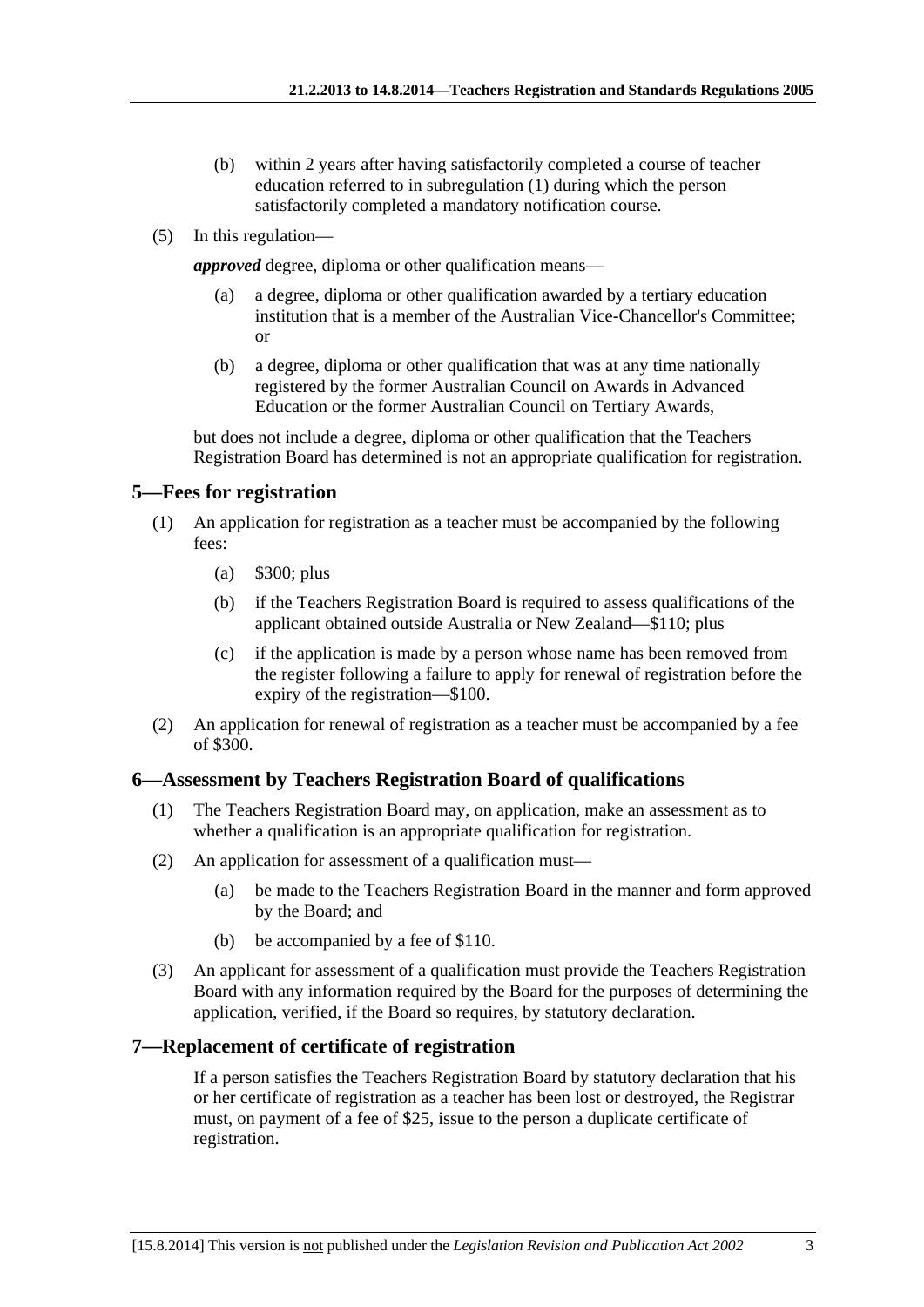#### <span id="page-3-0"></span>**8—Fee to accompany application for special authority for unregistered person to teach**

An application for a special authority under Part 6 of the Act must be accompanied by the following fees:

 $(a)$ 

- (i) if the special authority is to be in force for a period of not more than 12 months—\$100; or
- (ii) if the special authority is to be in force for a period of more than 12 months—an amount of \$100 for each 12 month period, or part of such period, during which the special authority is to be in force; plus
- (b) an amount specified by the Teachers Registration Board, being the amount payable by the Board for the conduct by the Board of a criminal record check relating to the applicant.

#### **9—Special authority to teach and completion of mandatory notification course**

 (1) A person granted a special authority under Part 6 of the Act, must within 3 months after the grant of the authority, satisfactorily complete a mandatory notification course.

Maximum penalty: \$5 000.

Expiation fee: \$315.

- (2) However, [subregulation \(1\)](#page-3-0) does not apply to a person if the person's application for a special authority was made—
	- (a) before 1 March 2006; or
	- (b) within 12 months after having satisfactorily completed a mandatory notification course.

#### **10—Remission of fees**

The Teachers Registration Board may, if satisfied that reasonable cause exists for doing so, remit a fee prescribed by these regulations in whole or in part.

#### **11—Information to be reported by employers relating to unprofessional conduct or incapacity**

For the purpose of section 37(1) or section 39(1) of the Act, the report to the Teachers Registration Board must contain (in addition to the information required under that section)—

- (a) the name, address and teacher registration number of the teacher; and
- (b) the name and address of the school or other place at which the teacher is (or was at the relevant time) employed; and
- (c) the names and addresses of all persons who the employer believes may be able to give material evidence relevant to the question of the teacher's alleged unprofessional conduct or incapacity, as the case may be.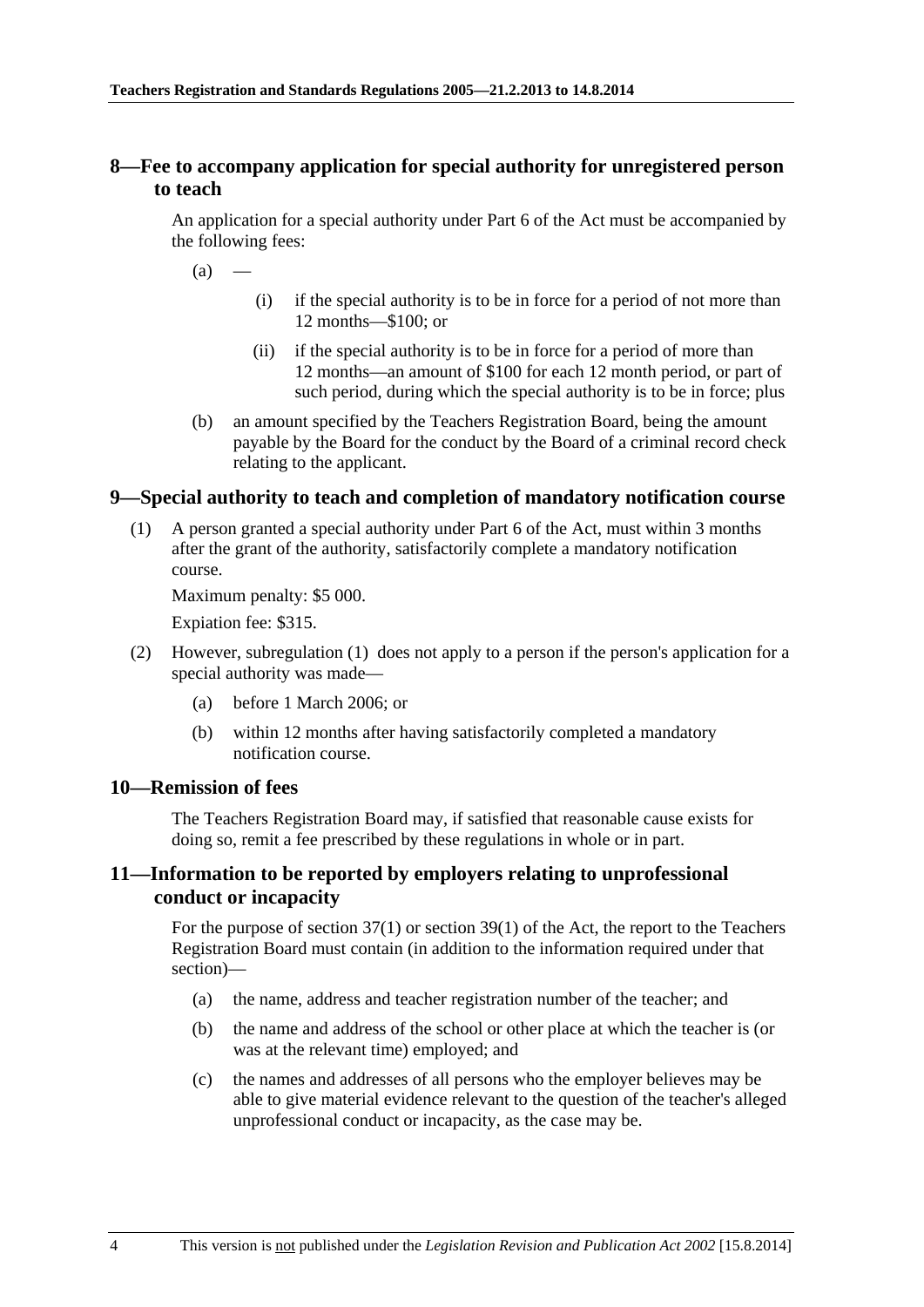# <span id="page-4-0"></span>**Legislative history**

## **Notes**

- Variations of this version that are uncommenced are not incorporated into the text.
- Please note—References in the legislation to other legislation or instruments or to titles of bodies or offices are not automatically updated as part of the program for the revision and publication of legislation and therefore may be obsolete.
- Earlier versions of these regulations (historical versions) are listed at the end of the legislative history.
- For further information relating to the Act and subordinate legislation made under the Act see the Index of South Australian Statutes or www.legislation.sa.gov.au.

# **Legislation revoked by principal regulations**

The *Teachers Registration and Standards Regulations 2005* revoked the following: *Education (Teachers Registration) Regulations 1996*

## **Principal regulations and variations**

New entries appear in bold.

| Year No  | Reference                        | Commencement      |
|----------|----------------------------------|-------------------|
| 2005 16  | Gazette 31.3.2005 p761           | $31.3.2005:$ r 2  |
| 2008 231 | Gazette 21.8.2008 p3801          | $1.9.2008:$ r 2   |
|          | 2011 215 Gazette 15.9.2011 p4041 | $22.9.2011:$ r 2  |
| 2013 13  | Gazette 21.2.2013 p486           | $21.2.2013$ : r 2 |
| 2014 220 | Gazette 14.8.2014 p4028          | $15.8.2014$ : r 2 |

## **Provisions varied**

New entries appear in bold.

| Entries that relate to provisions that have been deleted appear in italics. |  |
|-----------------------------------------------------------------------------|--|
|-----------------------------------------------------------------------------|--|

| Provision      | How varied                                                                    | Commencement |
|----------------|-------------------------------------------------------------------------------|--------------|
| r <sub>2</sub> | omitted under Legislation Revision and<br><b>Publication Regulations 2002</b> | 1.9.2008     |
| r 3A           | inserted by 13/2013 r 4                                                       | 21.2.2013    |
| r <sub>5</sub> |                                                                               |              |
| r 5(1)         | varied by $231/2008$ r 4(1)–(3)                                               | 1.9.2008     |
|                | varied by $215/2011$ r $4(1)$ —(3)                                            | 22.9.2011    |
| r 5(2)         | varied by 231/2008 r 4(4)                                                     | 1.9.2008     |
|                | varied by $215/2011$ r 4(4)                                                   | 22.9.2011    |
| r 6            |                                                                               |              |
| r(6(2))        | varied by 231/2008 r 5                                                        | 1.9.2008     |
|                | varied by 215/2011 r 5                                                        | 22.9.2011    |
|                |                                                                               |              |